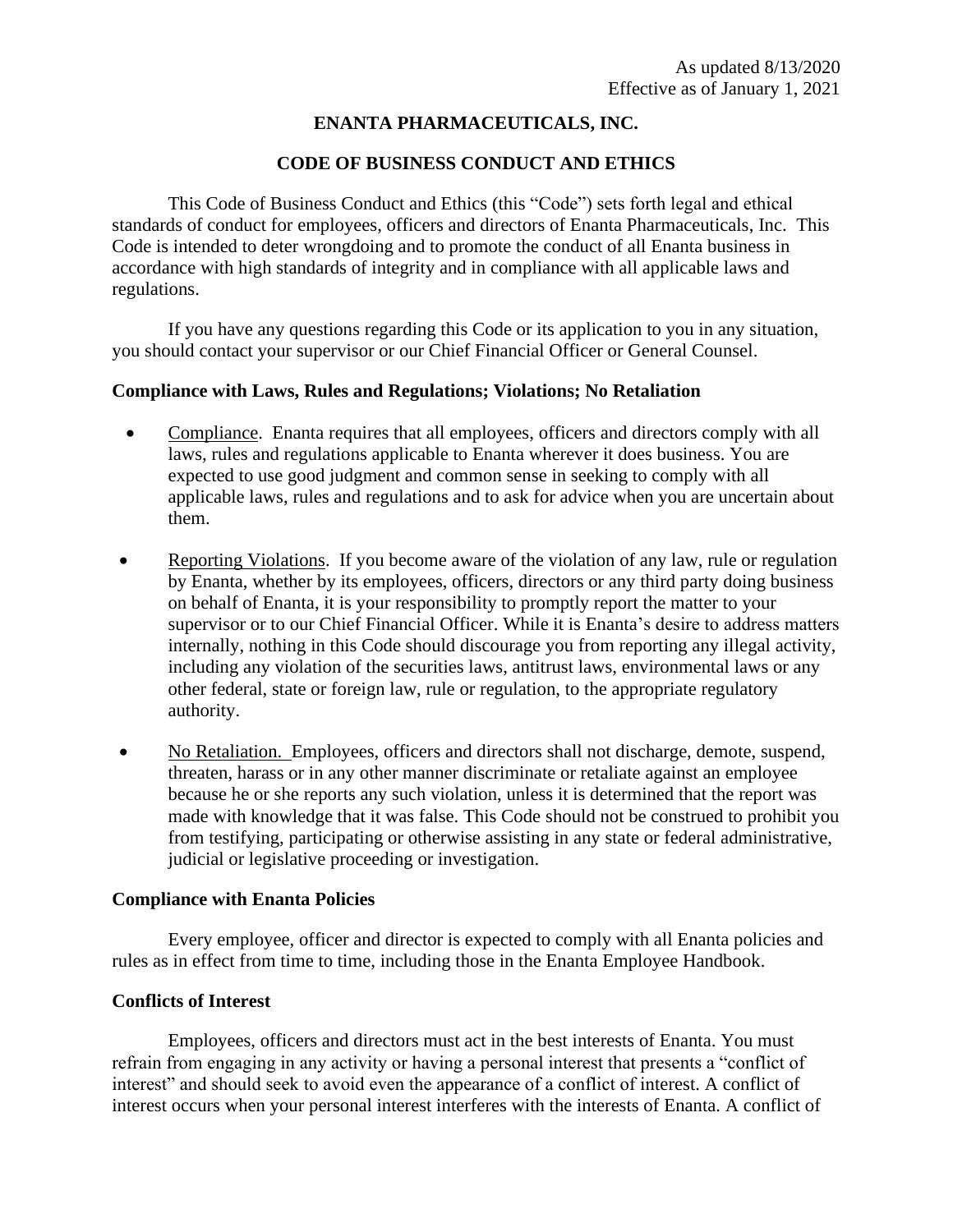interest can arise whenever you, as an employee, officer or director, take action or have an interest that prevents you from performing your Enanta duties and responsibilities honestly, objectively and effectively.

For example:

- No employee, officer or director shall perform services as an employee, officer, director, consultant, advisor or in any other capacity for a competitor of Enanta, other than services performed at the request of Enanta;
- No employee, officer or director shall have a financial interest in a competitor of Enanta, other than a financial interest representing less than one percent (1%) of the outstanding shares of a publicly held company; and
- No employee, officer or director shall use his or her position with Enanta to influence a transaction with a supplier or customer in which such person has any personal interest, other than a financial interest representing less than one percent (1%) of the outstanding shares of a publicly held company.

Reporting Conflicts of Interest. It is your responsibility to disclose any transaction or relationship that reasonably could be expected to give rise to a conflict of interest to our Chief Financial Officer or, if you are an executive officer or director, to the Chair of the Audit Committee of our Board of Directors, who shall be responsible for determining whether such transaction or relationship constitutes a conflict of interest.

Self-Reporting Related Person Transactions. Enanta also has a Related Person Transactions Policy for transactions including any executive officer, director, director nominee, 5% stockholder or any family or household member of any of the foregoing. This policy is available on Enanta's Intranet.

#### **Insider Trading**

Employees, officers and directors who have material, non-public information about Enanta or other companies, including our suppliers and customers, as a result of their relationship with Enanta are prohibited by law and Enanta policy from trading in securities of Enanta or such other companies, as well as from communicating such information to others who might trade on the basis of that information. To help you manage your Enanta equity awards in compliance with securities laws and to ensure that you do not engage in prohibited insider trading and avoid even the appearance of an improper transaction, Enanta has adopted a Securities Trading Policy, which is available on Enanta's Intranet. You are expected to become familiar with this policy.

If you are uncertain about the constraints on your purchase or sale of any Enanta securities or the securities of any other company that you are familiar with by virtue of your relationship with Enanta, you should consult with our Chief Financial Officer or our General Counsel before making any such purchase or sale.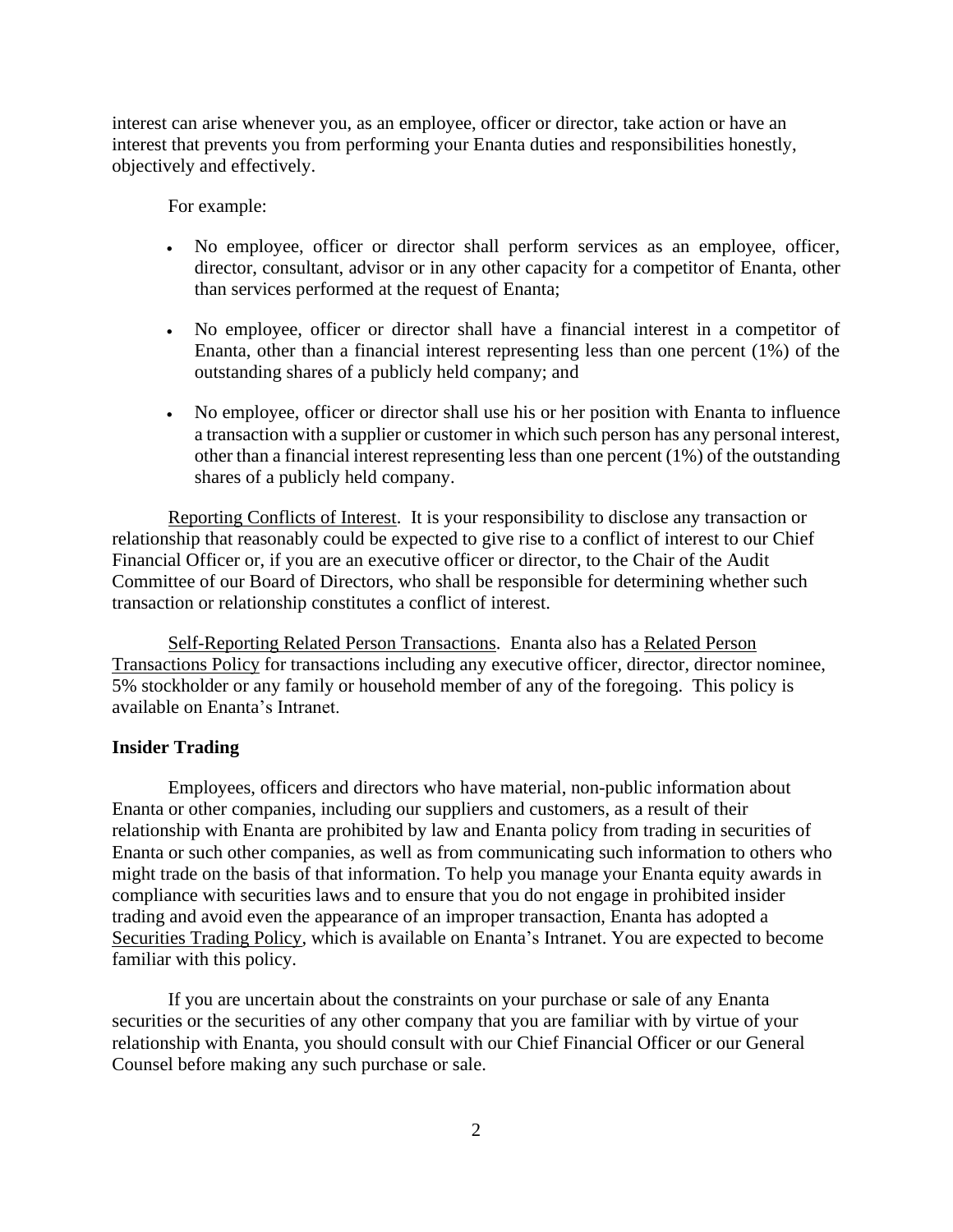### **Confidentiality**

Handling Confidential Information. Employees, officers and directors of Enanta must maintain the confidentiality of confidential information entrusted to them by Enanta or other companies, including our suppliers and customers, except when disclosure is authorized by a supervisor or legally mandated. Unauthorized disclosure of any confidential information is prohibited. Additionally, employees should take appropriate precautions to ensure that confidential or sensitive business information, whether it is proprietary to Enanta or another company, is not communicated within Enanta except to employees who have a need to know such information to perform their responsibilities for Enanta.

Inquiries from Outside of Enanta. Third parties may ask you for information concerning Enanta. Subject to the exceptions noted in the preceding paragraph, employees, officers and directors (other than Enanta's authorized spokespersons) must not discuss internal Enanta matters with, or disseminate internal Enanta information to, anyone outside Enanta, except as required in the performance of their Enanta duties and, if appropriate, after a confidentiality agreement is in place. This prohibition applies particularly to inquiries concerning Enanta from the media, market professionals (such as securities analysts, institutional investors, investment advisers, brokers and dealers) and security holders.

Authorized Spokespersons. All responses to inquiries on behalf of Enanta must be made only by Enanta's authorized spokespersons. If you receive any inquiries of this nature, you must decline to comment and refer the inquirer to your supervisor or one of Enanta's authorized spokespersons. Enanta's policies with respect to public disclosure of internal matters are described more fully in Enanta's Disclosure Policy, which is available on Enanta's Intranet.

Obligations to Former Employers. You also must abide by any lawful obligations that you have to your former employer. These obligations may include restrictions on the use and disclosure of confidential information, restrictions on the solicitation of former colleagues to work at Enanta and non-competition obligations.

#### **Honest and Ethical Conduct and Fair Dealing**

Employees, officers and directors should endeavor to deal honestly, ethically and fairly with Enanta's suppliers, customers, competitors and employees. Statements regarding Enanta's products and services must not be untrue, misleading, deceptive or fraudulent. You must not take unfair advantage of anyone through manipulation, concealment, abuse of privileged information, misrepresentation of material facts or any other unfair-dealing practice.

#### **Protection and Proper Use of Corporate Assets**

Employees, officers and directors should seek to protect Enanta's assets, including proprietary information. Theft, carelessness and waste have a direct impact on Enanta's financial performance. Employees, officers and directors must use Enanta's assets and services solely for legitimate business purposes of Enanta and not for any personal benefit or the personal benefit of anyone else.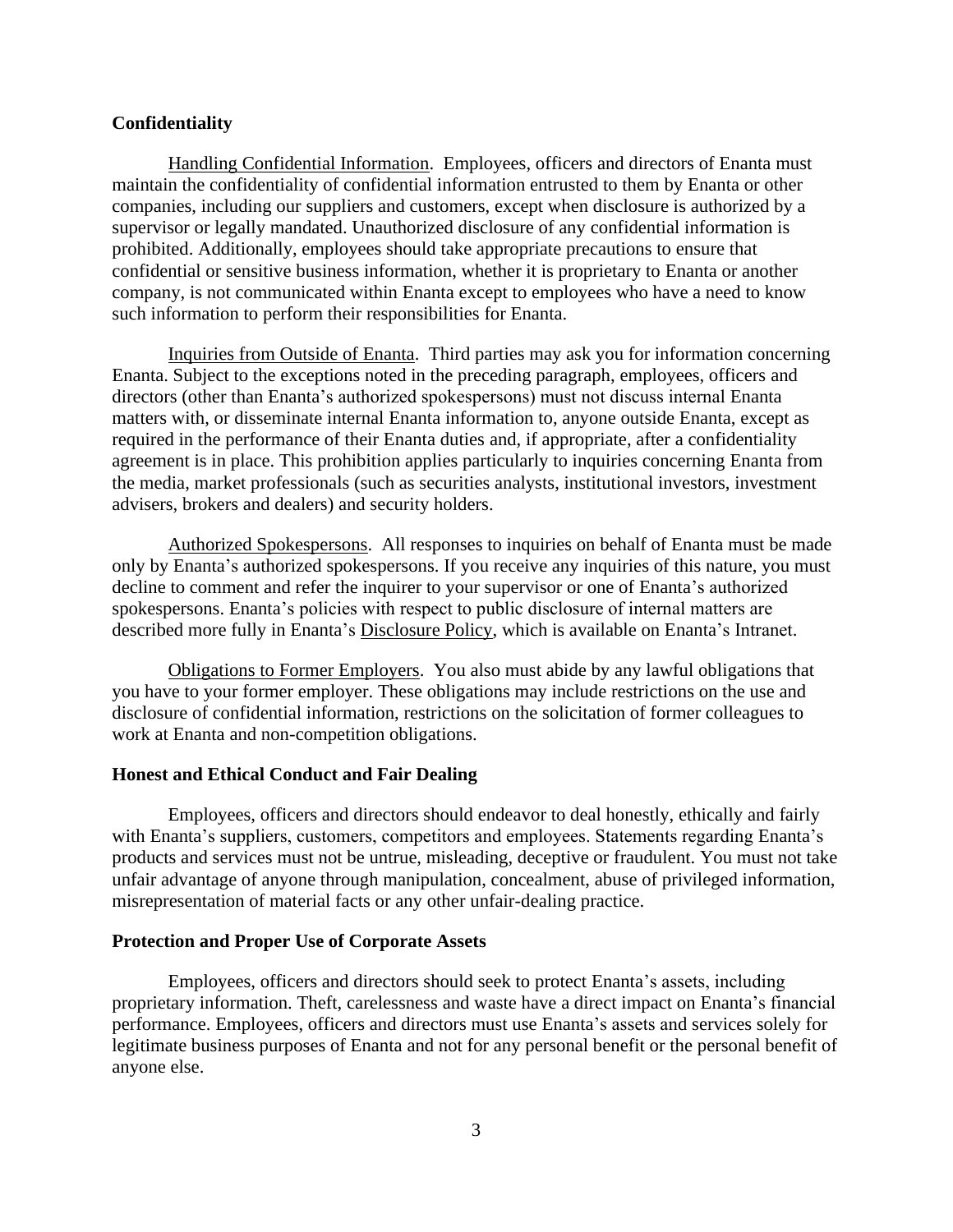Employees, officers and directors must advance Enanta's legitimate interests when the opportunity to do so arises. You must not take for your own benefit any personal opportunities that are discovered through your position with Enanta or through the use of property or information of Enanta.

### **Limitations on Gifts and Gratuities**

Gifts to Others. The use of Enanta funds or assets for gifts, gratuities or other favors to government officials is prohibited, except to the extent such gifts, gratuities or other favors are in compliance with applicable law, insignificant in amount and not given in consideration or expectation of any action by the recipient. The use of Enanta funds or assets for gifts to any customer, supplier or other person doing or seeking to do business with Enanta is prohibited, except to the extent such gifts are in compliance with the policies of both Enanta and the recipient and are in compliance with applicable law.

Receiving Gifts. Employees, officers and directors must not accept, or permit any member of his or her immediate family to accept, any gifts, gratuities or other favors from any customer, supplier or other person doing or seeking to do business with Enanta, other than items of insignificant value. Any gifts that are not of insignificant value should be returned immediately and reported to your supervisor. If immediate return is not practical, they should be given to Enanta for charitable disposition or such other disposition as Enanta, in its sole discretion, believes appropriate.

Entertainment. Common sense and moderation should prevail in business entertainment engaged in on behalf of Enanta. Employees, officers and directors should provide, or accept, business entertainment to or from anyone doing business with Enanta only if the entertainment is infrequent, modest, intended to serve legitimate business goals and in compliance with applicable law.

Kickbacks. Bribes and kickbacks are criminal acts, strictly prohibited by law. You must not offer, give, solicit or receive any form of bribe or kickback anywhere in the world. The Foreign Corrupt Practices Act prohibits giving anything of value, directly or indirectly, to officials of foreign governments or foreign political candidates in order to obtain or retain business.

#### **Accuracy of Books and Records and Public Reports**

Reporting Transactions. Employees, officers and directors must honestly and accurately report all business transactions. You are responsible for the accuracy of your records and reports. Accurate information is essential to Enanta's ability to meet legal and regulatory obligations.

Maintaining Books and Records. All Enanta books, records and accounts shall be maintained in accordance with all applicable regulations and standards and accurately reflect the true nature of the transactions they record. The financial statements of Enanta shall conform to generally accepted accounting principles and Enanta's accounting policies. No undisclosed or unrecorded account or fund shall be established for any purpose. No false or misleading entries shall be made in Enanta's books or records for any reason, and no disbursement of corporate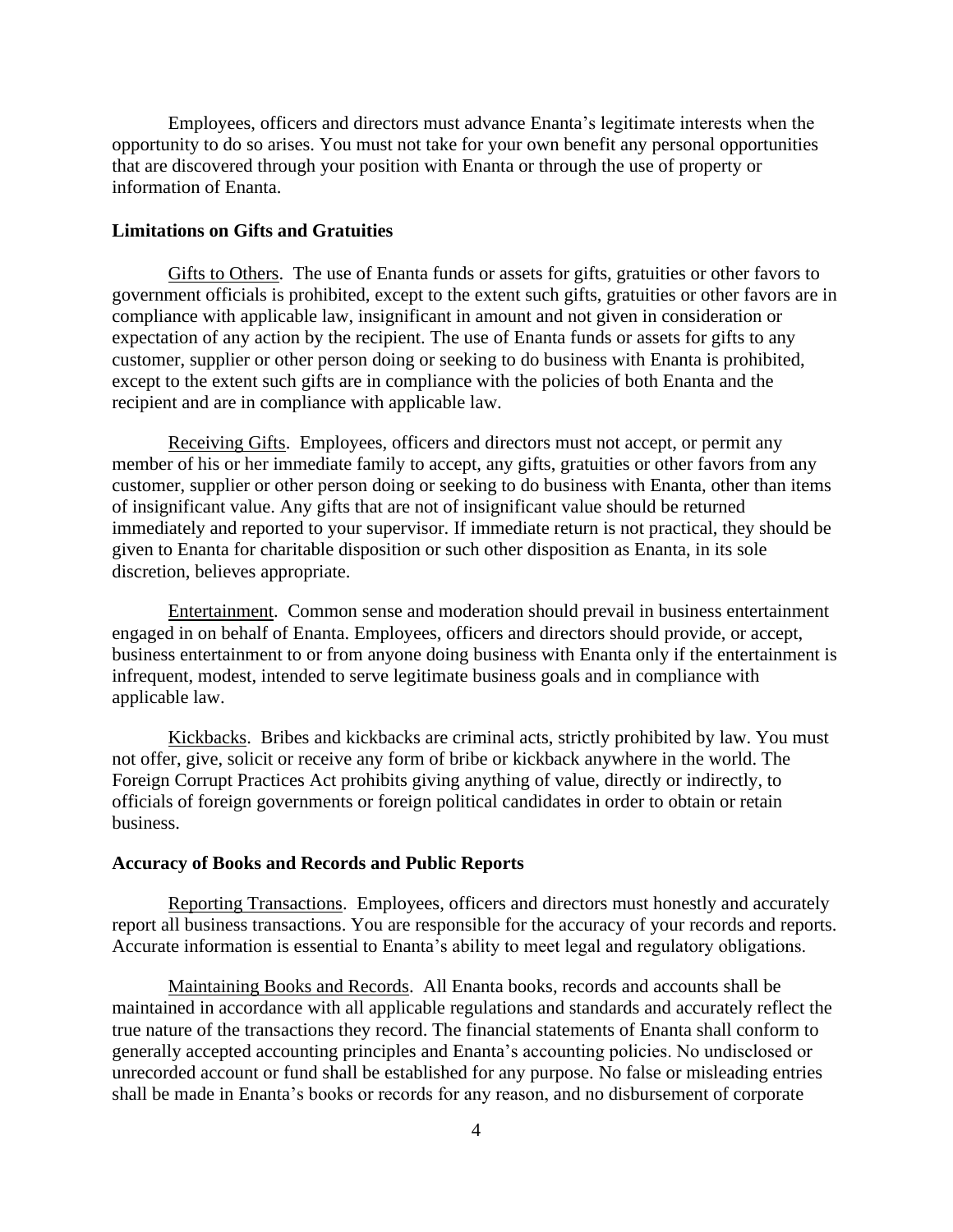funds or other corporate property shall be made without adequate supporting documentation and without being in compliance with Enanta's Travel & Related Expenses Reimbursement Policy.

SEC Reporting. It is the policy of Enanta to provide full, fair, accurate, timely and understandable disclosure in reports and documents filed with, or submitted to, the Securities and Exchange Commission and in other public communications.

#### **Anonymous Reporting of Concerns Regarding Accounting or Auditing Matters**

Employees with concerns regarding questionable accounting or auditing matters or complaints regarding accounting, internal accounting controls or auditing matters may confidentially, and anonymously if they wish, submit such concerns or complaints in writing to the Chair of the Audit Committee at Enanta Pharmaceuticals, Inc., 500 Arsenal Street Watertown, MA 02472; or via telephone at 833-290-0001; or online at https://www.lighthouseservices.com/enanta**.** See "Reporting and Compliance Procedures." All such concerns and complaints will be forwarded to the Audit Committee of our Board of Directors, unless they are determined to be without merit by our Chief Financial Officer and the Chair of the Audit Committee. In any event, a record of all complaints and concerns received will be provided to the Audit Committee each fiscal quarter. Any such concerns or complaints may also be communicated, confidentially and, if you desire, anonymously, directly to the Chairman of the Audit Committee of the Board of Directors.

The Audit Committee will evaluate the merits of any concerns or complaints received by it and authorize such follow-up actions, if any, as it deems necessary or appropriate to address the substance of the concern or complaint.

Enanta will not discipline, discriminate against or retaliate against any employee who reports a complaint or concern, unless it is determined that the report was made with knowledge that it was false.

#### **Dealings with Independent Auditors**

No employee, officer or director shall, directly or indirectly, make or cause to be made a materially false or misleading statement to an accountant in connection with (or omit to state, or cause another person to omit to state, any material fact necessary in order to make statements made, in light of the circumstances under which such statements were made, not misleading to, an accountant in connection with) any audit, review or examination of Enanta's financial statements or its internal controls over financial reporting, or the preparation or filing of any document or report with the SEC. No employee, officer or director shall, directly or indirectly, take any action to coerce, manipulate, mislead or fraudulently influence any independent public or certified public accountant engaged in the performance of an audit or review of Enanta's financial statements.

#### **Waivers of this Code of Business Conduct and Ethics**

Employee Requests. While some of the policies contained in this Code must be strictly adhered to and no exceptions can be allowed, in other cases exceptions may be appropriate. Any employee or officer who believes that a waiver of any of these policies is appropriate in his or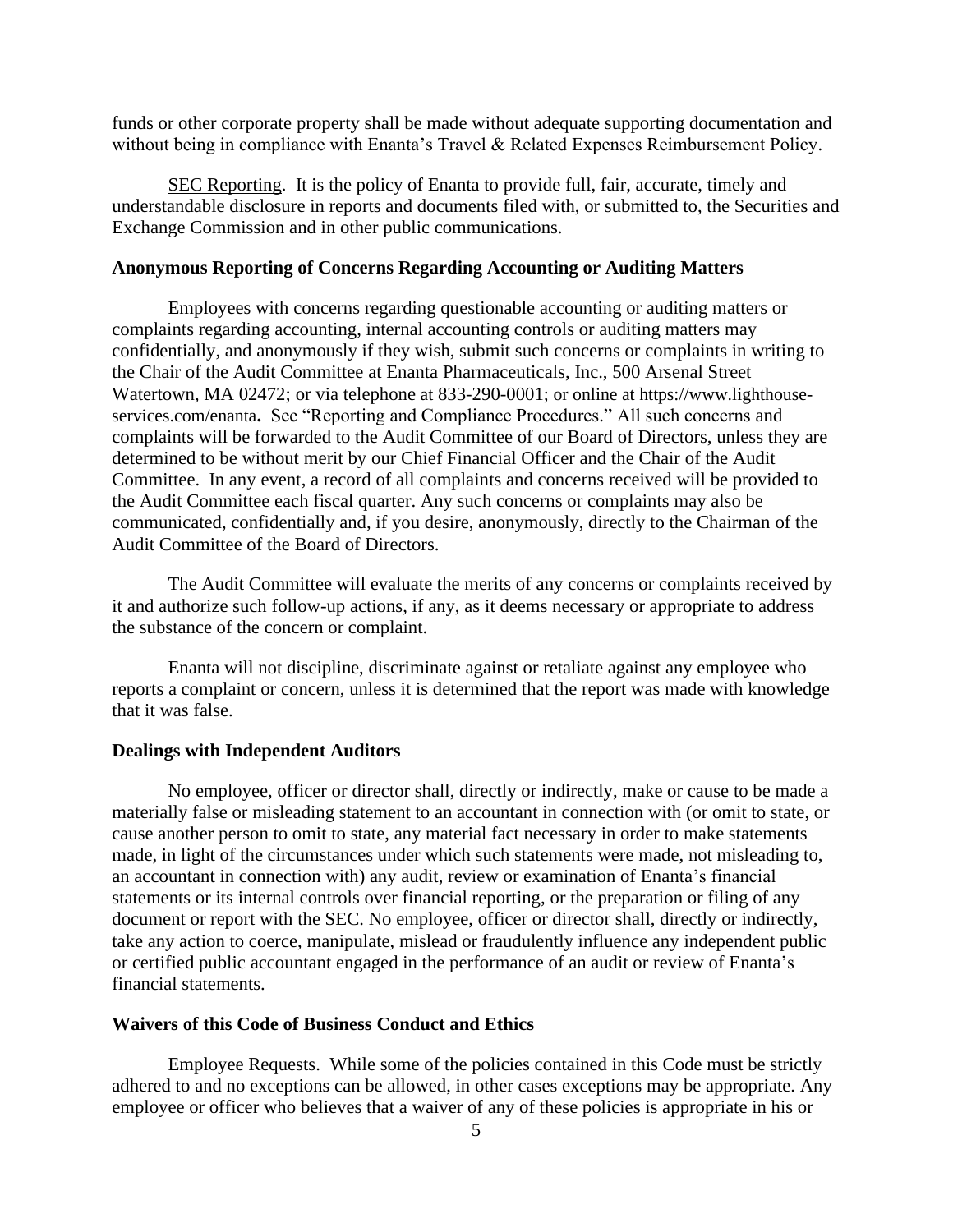her case should first contact his or her immediate supervisor. If the supervisor agrees that a waiver is appropriate, the approval of our Chief Financial Officer must be obtained. Our Chief Financial Officer shall be responsible for maintaining a record of all requests by employees or officers for waivers of any of these policies and the disposition of such requests.

Executive Officer and Outside Director Requests. Any executive officer or member of our Board of Directors who seeks a waiver of any of these policies should contact our Chairman of the Board. Any waiver of this Code for any executive officer or any member of our Board of Directors or any change to this Code that applies to any such executive officer or member of our Board of Directors may be made only by the Board of Directors of Enanta and will be disclosed as required by law or stock exchange regulation.

#### **Reporting and Compliance Procedures**

Duty to Report. Every employee, officer and director has the responsibility to ask questions, seek guidance, report suspected violations and express concerns regarding compliance with this Code. Any employee, officer or director who knows or believes that any other employee or representative of Enanta has engaged or is engaging in Enanta-related conduct that violates applicable law or this Code should report such information to his or her supervisor or to our Chief Financial Officer or our General Counsel, as described below. You may report such conduct openly or anonymously without fear of retaliation.

No Retaliation. Enanta will not discipline, discriminate against or retaliate against any employee who reports such conduct, unless it is determined that the report was made with knowledge that it was false, or any employee who cooperates in any investigation or inquiry regarding such conduct. Any supervisor who receives a report of a violation of this Code must immediately inform our Chief Financial Officer or our General Counsel.

How to Report Violations. You may report violations of this Code, on a confidential or anonymous basis, by contacting our Chief Financial Officer or our General Counsel by mail at Enanta Pharmaceuticals, Inc., 500 Arsenal Street, Watertown, MA 02472 or by email to our Chief Financial Officer, [pmellett@enanta.com,](mailto:pmellett@enanta.com) our General Counsel, [ngardiner@enanta.com,](mailto:ngardiner@enanta.com) or to the Chair of the Audit Committee of the Board of Directors at Enanta Pharmaceuticals, Inc., 500 Arsenal Street, Watertown, MA 02472; or via telephone at 833-290-0001; or online at https://www.lighthouse-services.com/enanta**.** While we prefer that you identify yourself when reporting violations so that we may follow up with you, as necessary, for additional information, you may leave messages anonymously if you wish.

Evaluation and Disposition of Reported Violations. If our Chief Financial Officer or our General Counsel receives information regarding an alleged violation of this Code, he or she shall, as appropriate, (a) evaluate such information, (b) if the alleged violation involves an executive officer or a director, inform our Chief Executive Officer and the Chair of the Audit Committee of the Board of Directors of the alleged violation, (c) determine whether it is necessary to conduct an informal inquiry or a formal investigation and, if so, initiate such inquiry or investigation and (d) report the results of any such inquiry or investigation, together with a recommendation as to disposition of the matter, to our Chief Executive Officer for action, or if the alleged violation involves an executive officer or a director, report the results of any such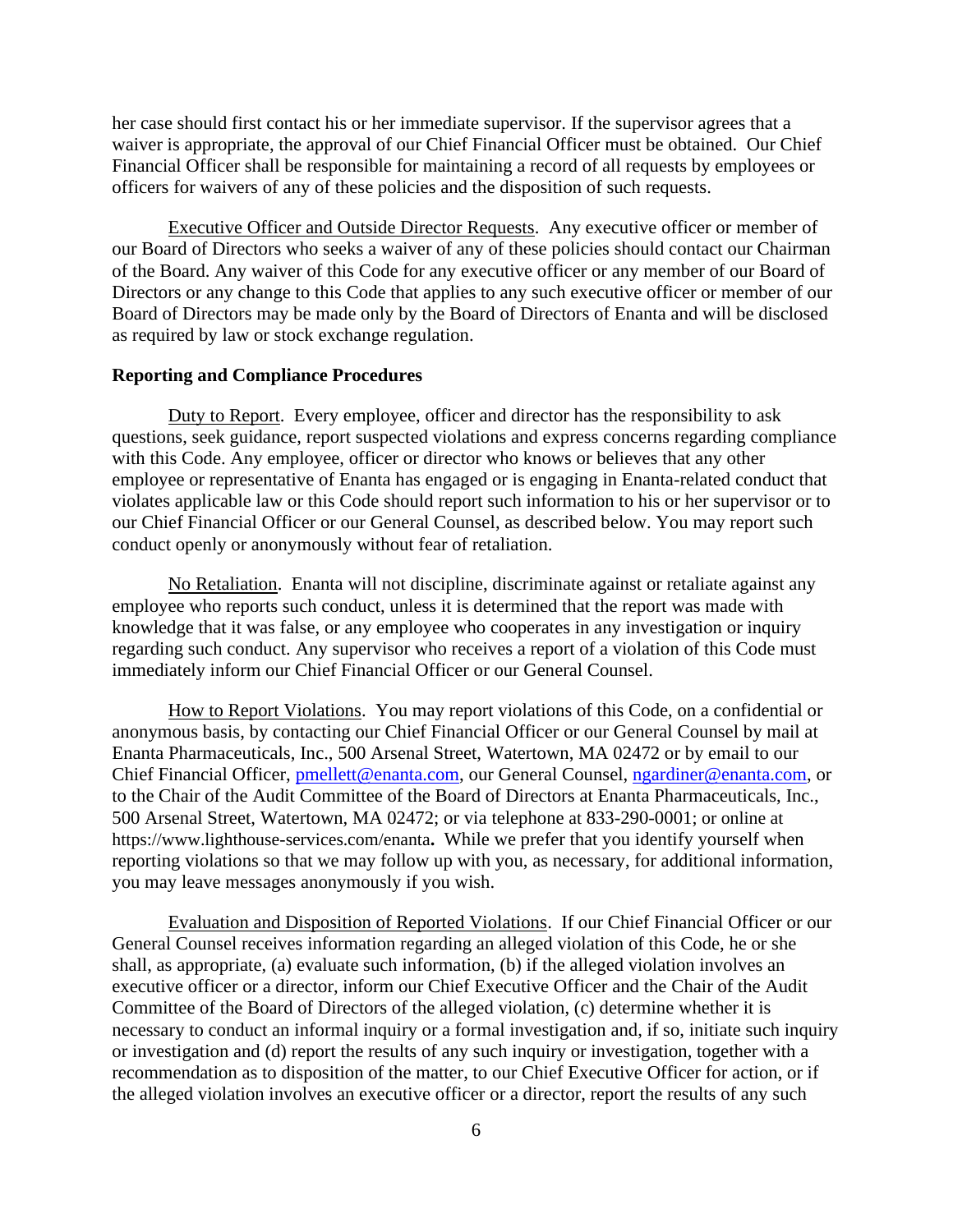inquiry or investigation to the Chair of the Audit Committee of the Board of Directors. Employees, officers and directors are expected to cooperate fully with any inquiry or investigation by Enanta regarding an alleged violation of this Code. Failure to cooperate with any such inquiry or investigation may result in disciplinary action, up to and including discharge.

Enanta shall determine whether violations of this Code have occurred and, if so, shall determine the disciplinary measures to be taken against any employee who has violated this Code. In the event that the alleged violation involves an executive officer or a director, our Chief Executive Officer or the Chair of the Audit Committee of the Board of Directors, respectively, shall determine whether a violation of this Code has occurred and, if so, shall determine, with such consultation with the Audit Committee and/or the Board of Directors as he or she may deem appropriate, the disciplinary measures to be taken against such executive officer or director.

Consequences of Failing to Comply with this Code. Failure to comply with the standards outlined in this Code will result in disciplinary action including, but not limited to, reprimands, warnings, probation or suspension without pay, demotions, reductions in salary, discharge and restitution. Certain violations of this Code may require Enanta to refer the matter to the appropriate governmental or regulatory authorities for investigation or prosecution. Moreover, any supervisor who directs or approves of any conduct in violation of this Code, or who has knowledge of such conduct and does not immediately report it, also will be subject to disciplinary action, up to and including discharge.

#### **Distribution and Amendment of this Code**

This Code shall be distributed to each new employee, officer and director of Enanta upon commencement of his or her employment or other relationship with Enanta. Following distribution of this Code, each new employee, officer and director shall certify that he or she has received, read and understood the Code and agrees to comply with its terms. This Code shall also be distributed electronically each year to each employee, officer and director of Enanta.

Enanta reserves the right to amend, alter or terminate this Code at any time for any reason. The most current version of this Code is available on Enanta's intranet and will be provided in hard copy if you request it from our Human Resources Director.

This document is not an employment contract between Enanta and any of its employees, officers or directors.

\* \* \*